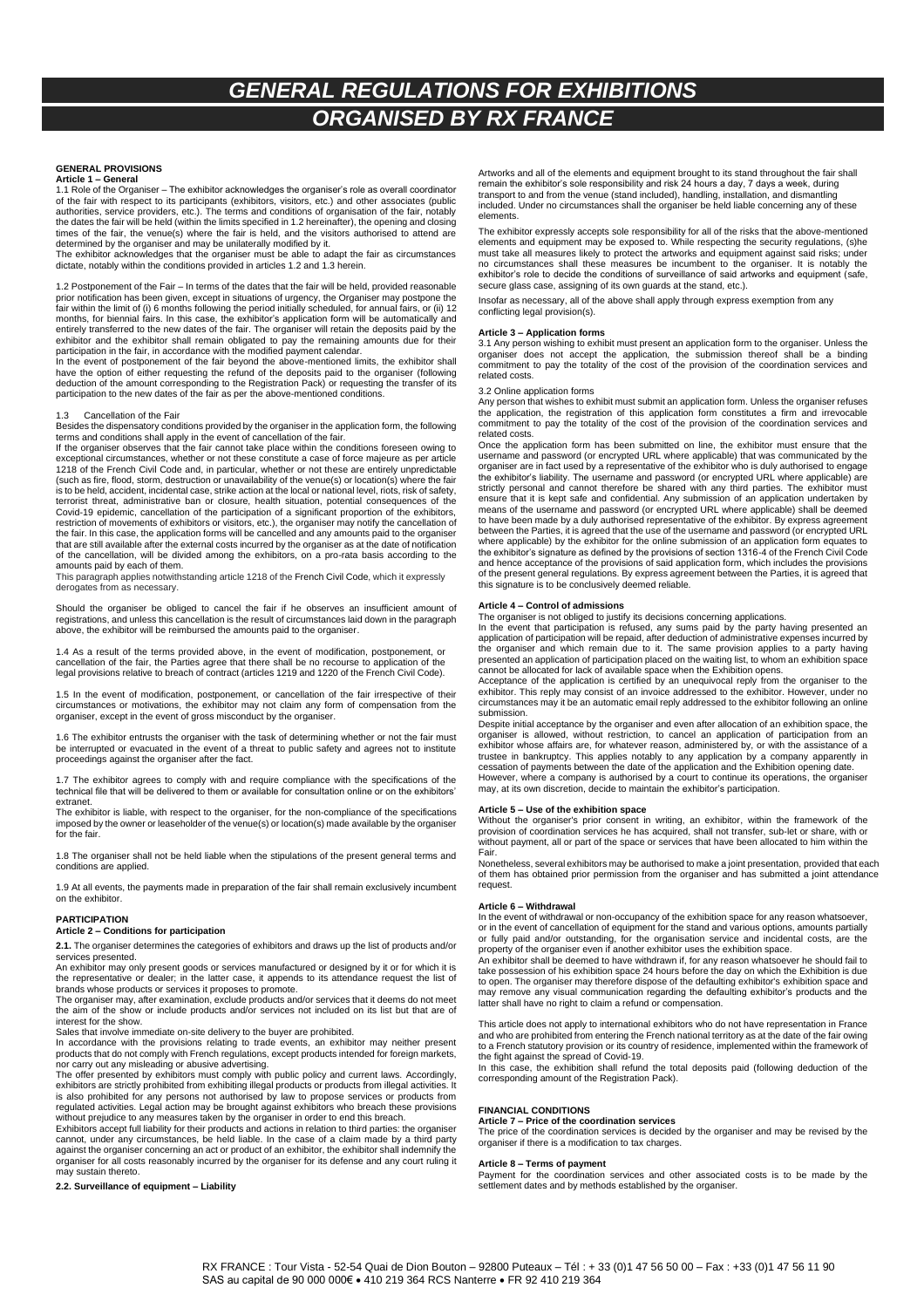For any late attendance request, the first payment is equal to the sums already payable on the attendance request date.

The same applies to exhibitors on the waiting list who are belatedly allocated an exhibition space.

### **Article 9 – Failure to pay**

If an exhibitor should fail to pay on due dates and by the specifications stipulated in the preceding article, the organiser shall be entitled to apply the conditions contained in article 6 "Withdrawal".

Moreover, any late payment shall also entail the application of interest at the Eonia rate increased by five (5) points. This interest shall be due as of right, and shall be calculated against the aforementioned sum from the date upon which the payment should have been made until

the effective date of payment. A recovery fee of 40 euros will be automatically due to the organiser in case of any failure to pay on due dates. Such fee will be owing in addition to any indemnity due to the debtor.

#### **EXHIBITION SPACES**

**Article 10 – Management by the organiser of allocation of exhibition spaces to the exhibitors**

The organiser draws up the show plan and allocates the exhibition spaces freely, taking account if possible of the requests made by the exhibitor, of the type of products and/or services he presents, the layout of the exhibition space that he proposes to install, as well as, if necessary, the date of registration of the attendance request.

An exhibitor is notified of the location of the exhibition space allocated to him by means of a plan. This plan gives the characteristics of the exhibition space as precisely as possible. Due to its role in coordinating or organising, the organiser may be forced to modify the size and

layout of the space requested by the exhibitor. Such modification shall not entitle the exhibitor

to unilaterally terminate his engagement to participate.<br>The organiser is not liable for any difference between the characteristics given on the plan and<br>the actual measurements of the exhibition space.

The organiser cannot under any circumstances either reserve a position or guarantee the same position from year to year. Furthermore, attendance of previous events does not give the exhibitor any rights based on this previous attendance.

### **Article 11 – Installation and decoration of exhibition spaces**

The installation of the exhibition spaces is designed in accordance with the general plan drawn up by the organiser. Exhibitors are solely responsible for the specific decoration of their own exhibition spaces. They

shall comply with safety regulations issued by the public authorities and adhere to the general layout for the decoration and signage chosen by the organiser.

The organiser decides the specifications of how visual information is displayed and the conditions governing the use of all sound, light, or audiovisual techniques, as well as the conditions under which all promotional activities, performance, or surveys may be carried out within the confines of the Fair.

In the same way, the organiser decides on the conditions in which photography or sound<br>recording is authorised within the confines of the Fair. The organiser may make its permission<br>dependent on the signing, by the attende Fair.

The organiser reserves the right to require that any fitting detrimental to the general appearance of the Fair, to neighbouring exhibitors or the public, or which does not conform to the layout and model submitted for its prior approval, shall be removed or modified. The organiser may model withdraw an authorisation already granted in the event of hindrance caused to neighbouring exhibitors, to circulation, or to the running of the Fair.

Promotional announcements and recruitment, irrespective of the fashion in which they are conducted, are strictly prohibited.

Prospectuses, brochures, catalogues and/or documents relating to the products and brands<br>exhibited, may only be distributed by exhibitors on their stand. Their distribution on the event<br>site and in its immediate surroundin

**Article 12 – Restoring sites to their original state** The organiser declines all liability for structures or installations built by exhibitors. Exhibitors shall accept and leave the sites as delivered, and shall be liable for any damage, in particular to venue rooms and venue equipment, caused by themselves or by their installations, equipment, or goods.

#### **ASSEMBLY / DISASSEMBLY DEADLINES**

**Article 13 – Assembly and disassembly of the exhibition space** The organiser sets the schedule for the assembly and disassembly of the exhibition spaces prior to the opening of the Fair and for the removal of products, as well as the deadlines for leaving the sites tidy after the Fair.

The exhibitor guarantees that its installation team will arrive in sufficient time, prior to the disassembly deadline, in order to enable the proper return of the site in its initial condition, within the deadline set by the organiser.

The exhibitor unreservedly accepts that the organiser may authorise, at the exhibitor's expense and risk, the completion of any work that has not been carried out by the exhibitor within the deadlines set and that the organiser shall not be held liable for any total or partial damage or losses during such operations..

In the event of non-disassembly of the stand by the exhibitor within the given deadlines, the organiser shall be entitled to destroy the stand without being held liable to the exhibitor for the<br>value of the goods and components of the stand that are destroyed.<br>Furthermore, failure by an exhibitor to meet the stand

organiser to claim the payment of late-occupancy penalties and damages.

### **Article 14 – Specific authorisations**

Any installation of machines, equipment, or structures that cannot be carried out without using exhibitor space allocated to another exhibitor may only be done with the authorisation of the organiser and on the date of its choosing.

#### **Article 15 – Goods**

Each exhibitor personally provides for the transport and receipt of goods delivered to it. It must follow the organiser's instructions regarding goods delivery and pick-up regulations, particularly regarding movement of vehicles and service providers on the show premises. Products and equipment installed on the show premises cannot, on any grounds whatsoever, be removed during the show.

#### **CLEANING**

**Article 16 – Cleaning**<br>Each exhibition space is cleaned in accordance with the conditions and at times notified by the<br>organiser to the exhibitor.

#### **INSURANCE**

**Article 17 – Public liability insurance 17.1 – Organiser's public liability insurance** The organiser subscribes to an insurance policy covering the financial consequences of its public liability in its role as organiser. Exhibitors may ask the organiser to provide them with an insurance certificate specifying the

nature of the risks covered, the limits of the cover, and the period of cover.

### **17.2 – Exhibitor's public liability insurance**

The exhibitor must take out an insurance policy covering the financial consequences of its public<br>liability as exhibitor and, particularly, liability it is likely to incur to any third parties including the<br>companies that (including assembly and disassembly periods). This insurance must be taken out with a company well known to be solvent and must cover the exhibitor for sufficient amounts.

The exhibitor agrees to send a copy of this policy to the organiser upon first request therefrom.

#### **Article 18 – Exhibitor's comprehensive Insurance**

Exhibitors must be insured via the organiser against risks to the items presented. This comprehensive insurance covers casual loss or damage to goods belonging to an exhibitor or goods under his or her responsibility. The coverage shall take effect from the moment said items are deposited at the exhibition space of the exhibitor. The coverage shall be terminated from the moment said items leave the exhibition space at the end of the event.

The following are covered, within the coverage limit of €15,000: – Items exhibited, display equipment, furniture, and all other goods intended for inclusion within

the exhibition space; – Hired or borrowed property, including the exhibition space or the exhibition module supplied

by the exhibition organisers,<br>– Audiovisual material and plasma/LCD screens.<br>The exhibitor may take out additional optional coverage (see terms in the Exhibitor Guide) by contacting the insurer.

#### **Article 19 – Exemption clauses and exclusions**

A – For the coverage stated in paragraph "Comprehensive risk insurance for exhibition spaces and items exhibited" of article 18, the allowance is:

- 500 euros per claim and per exhibitor (in the case of theft).
- 250 euros per claim and per exhibitor (in the case of breakage of fragile items).
- B The main exclusions from coverage are (non-exhaustive list):

(a) War, civil war, foreign enemy invasion, revolution, confiscation of property, nationalisation, orders given by any government or any public or local authority, radioactive contamination, supersonic bang.

(b) Loss or damage to goods in the open air, caused by theft or bad weather. (c) Financial loss, including loss of money and indirect loss.

(d) Damage resulting from a variation in temperature caused by an energy supplier. (e) Damage caused by an electrical or mechanical breakdown or malfunction.

(f) Physical injury of staff. (g) Theft of property or goods on the site of the Exhibition, where this property or these goods have been left without supervision and the theft has taken place at a time when the site is open for occupation or use by the exhibitors, as defined or stated by the organisers of the Exhibition. (h) Inventory deficiency.

(i) Personal effects and objects, jewellery and artworks, cameras, radios, electronic pocket calculators, and all other objects belonging to natural persons directly or indirectly participating in the event.

(j)Telephones plugged into and/or connected to the telecommunication network(s).

(k) Removable software programs and packages.

(I) Theft of audiovisual equipment used for advertising purposes (such as VCRs, laptop<br>computers, cameras, or camcorders) when these goods, during closing hours, are not kept in a<br>storage unit and/or a room equipped with a

(m) Theft of cash and paper securities, cheques, or any means of payment. (n) Drones and Robots.

(o) Scratches, chips, and scuffs.<br>(p) Vehicles and motorised equipment that are in use, being operated and/or used as tools.<br>Other than in these instances and if the vehicles and motorised equipment are merely exhibited, they may be covered by exhibitors' multi-risk insurance, within the limit of a coverage cap of<br>€15,000 and subject to strict compliance with the following conditions:

- ➢ All exhibited vehicles and equipment of all types must be "immobilised" by the exhibitor, thereby making it impossible to start them.
- ➢ In accordance with the legislation in force, exhibited vehicles and equipment must be emptied of fuel or equipped with lockable fuel tank caps (and in this precise instance only contain a small amount of fuel).
- ➢ For exhibited vehicles and equipment that weigh less than 3.5 tonnes with a value of more
- than €70,000: the exhibitor must strictly prohibit access to the public. ➢ For exhibited vehicles and equipment that weigh more than 3.5 tonnes: if the vehicle is accessible to the public (if the cabin can be accessed, for example), the exhibitor must be present at all times during the exhibitors' opening hours.

The aforementioned list mentions only the main exceptions and constitutes only an abstract of the General and Special Terms of the insurance policy which shall alone take precedence in the settlement of any claims.

With the exception of criminal intent on the part of the lessor of the premises on which the show is held, the exhibitor shall waive any recourse against the lessor and its insurers for:

• any material damage caused to the exhibitor as a result of fire, explosion, electrical damage, or water damage for which the lessor is liable,

• as well as for any consequential and/or non-consequential non-material damage, and particularly operating losses, suffered by the exhibitor and for which the lessor is liable, irrespective of the cause thereof.

The exhibitor irrevocably agrees that the insurance policies that it takes out include an identical waiver of recourse by its insurers.

Furthermore, the exhibitor and its insurance company waive rights of recourse against Reed Expositions France, its insurance company, any other exhibitor, and any company acting in their name, due to any physical, material and/or immaterial, direct or non-direct, fire, explosion or water damage, or "business loss".

### **Article 20 – Coverage claim procedure**

Any claim must be notified in writing to the organiser. All claims must be moreover notified to the insurance company, on the standard forms which are available to the exhibitor, within twenty-four hours in the case of a theft or within five days<br>in the other cases, stating the circumstances of the claim and the approximate total sum of the<br>loss, failing which the in

over the exhibition premises. The statement to the police must be attached to the claim. To obtain payment in compensation, the exhibitor must produce detailed inventories indicating the values of the equipment exhibited and the exhibition space equipment (fittings, decoration, lighting, etc.).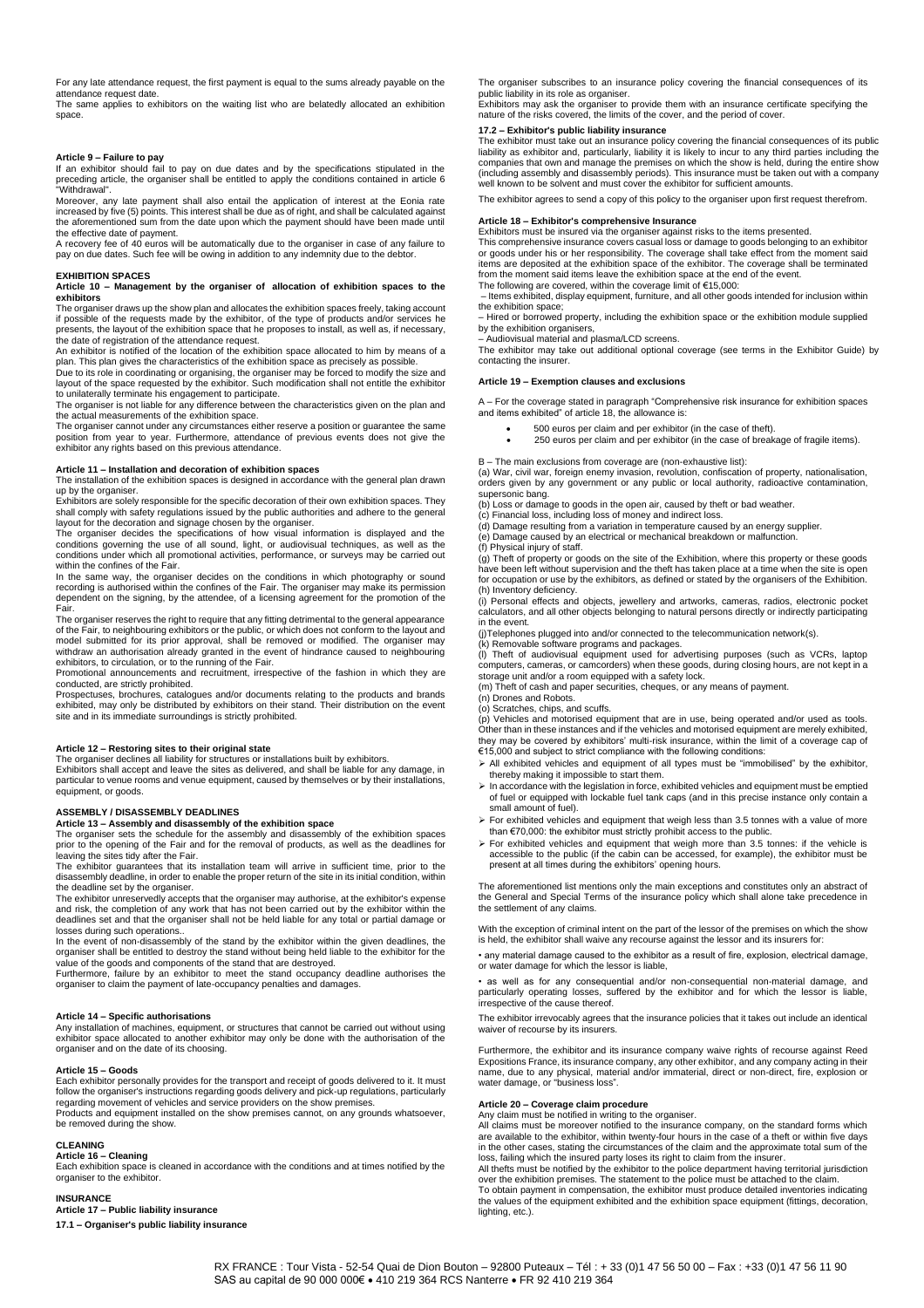### **SERVICES**

### **Article 21- Fluids**

Connections to electricity, telephone, water and compressed air mains are charged as stated in the Exhibitor Services Manual to exhibitors, who must request connection within the time limits specified and within the technical possibilities offered by the exhibition site.

Any request concerning these services must be addressed to the distributor designated on the appropriate forms made available to exhibitors.

#### **Article 22 – Customs**

It is the responsibility of each exhibitor to complete customs formalities for equipment and products arriving from abroad. The organiser cannot be held liable for any difficulties arising during these formalities.

### **Article 23 – Intellectual property rights**

The exhibitor guarantees the organiser that he holds or has obtained all Intellectual Property<br>Rights held in equipment or products/creations/trademarks which he exhibits and/or<br>authorisations required for their responsibility in this regard.

The organiser will be allowed to exclude any exhibitors convicted regarding copyright infringements such as counterfeiting. The exhibitor entitles the organiser free of charge, and for the duration of the rights concerned,

to reproduce and use, in any territories, the equipment or products/creations/trademarks exhibited, for all communication tools of the trade fair (on the show's website, official catalogue, invitations, visitor maps, promotional videos, newsletters, etc.) and for all tools used to promote the fair (picture of the fair destined to be published in the traditional press or online, television

program about/shot during the fair, etc., without this list being exhaustive).<br>The exhibitor guarantees the organiser that it has obtained from the holders of the intellectual<br>property rights in the goods/creations/brands etc.) that it exhibits, all the rights and/or authorisations necessary for the aforementioned uses. The organiser shall not accept any liability in this regard.

### **Article 24 – Collective rights-management body**

The exhibitor directly deals with the applicable legal entities for the collection and distribution of royalties (SACEM, etc.) if it uses music in any fashion whatsoever on the show premises; the organiser declines all liability on these grounds. The organiser may ask the exhibitor to show the corresponding attestations at any time.

#### **Article 25 – Badge scanners**

Some fairs offer exhibitors the possibility to reserve badge scanners and/or Smartphones equipped with a badge scanner application (hereafter referred to as "scanners") for a fee. These<br>scanners are tested by the supplier before being made available to the exhibitor and are<br>deemed to be in good working during the event (i) to allow proper data backup and (ii) for returning the equipment to the<br>supplier at the close of the event. The organiser shall accept no liability in the event of improper<br>handling of the equipment by

The badge scanning equipment shall be used by the exhibitor for scanning the badges of show visitors and attendees who visit their stand at the event. The exhibitor thus collects the visitor's or attendee's name, company, and contact details, which the exhibitor may use for the purposes of promoting the exhibitor's products and services. The personal data of the show visitors or attendees must not be shared with affiliates of the exhibitor or third parties unless the visitor or attendee concerned expressly consents.

### **Article 26 – Privacy and personal data protection**

The personal data provided by the exhibitor to the organiser is necessary for the fulfillment,<br>administration, management, and follow-up of the participation agreement. The individual<br>identified in the application form and exhibitor may be contacted by the organiser, the venue, and their subcontractors for the purposes of facilitating the participation of the exhibitor at the show and appropriate marketing<br>of related services which may also include entry of the Exhibitor on the Event website and in<br>the Event directory, arranging appropriate marketing of related services and products, subject to the Event's privacy policy which is displayed on the Event website.

Regarding the personal data that the exhibitor may have access to as part of its participation in the show, the exhibitor agrees to comply with all applicable obligations as a "data processing manager" under the "Data Protection Laws", including providing all necessary notices and obtaining all requisite consents, without this involving any transfer of rights, such as copyrights on the organiser databases or on the European Union, a member state of the European Economic Area, Switzerland, or the United Kingdom, as may be applicable.

The exhibitor shall implement and maintain the appropriate technical and organisational security<br>measures in such a way as to meet all of the applicable requirements of the GDPR (including<br>all measures required pursuant to of the data subjects, and provide a standard of protection that is at least comparable to the protection required under the "*Data Protection Laws*".

#### **CATALOGUES**

### **Article 27 – Catalogues**

The organiser reserves the exclusive right to publish and sell the catalogue of exhibitors, together with the advertising which appears in the catalogue. It may subcontract all or part of

these rights. The elements required to produce and publish the catalogue, in paper and electronic form, are provided by exhibitors at their sole risk on the show's website. The organiser cannot be held liable for omissions or errors in reproduction, typesetting etc., that might occur.

Exhibitors authorise the organiser to publish, in electronic and printed form, the information provided, on the show's website, in the official catalogue of exhibitors and/or on any other show materials (visitor guides, site maps on the walls, etc.).

The exhibitor guarantees that the names, logos and, more generally, all the content provided by it for publication on the show's website or in the official catalogue or any other document (visitor guides, site maps on the walls, etc.), do not infringe upon the intellectual property rights of a third party and are not libellous, obscene, indecent, blasphemous, or illegal.

The exhibitor agrees to indemnify the organiser and cover any damages, loss of profits, loss of reputation, incidents, costs and expenses suffered or incurred by the organiser due to a breach of the aforementioned guarantee.

The organiser reserves the right to modify, remove, or group entries wherever it deems this to be useful as well as to refuse an entry to or modify texts for paid advertisements if they may cause harm to other exhibitors.

### **Article 28 – "Exhibitor passes"**

"Exhibitor passes" providing right of entry to the Exhibition subject to the terms and conditions established by the organiser are issued to exhibitors.

Unused "exhibitor passes" may not be returned or reimbursed after the organiser has issued them in exchange for payment.

### **Article 29 – Invitation cards**

Invitation cards intended for visitors whom the exhibitors wish to invite are issued to exhibitors subject to the terms and conditions established by the organiser. Any unfair request and/or any other use may result in legal proceedings.

Cards that remain unused may not be returned or reimbursed after the organiser has issued them in exchange for payment. Only passes, invitation cards, and entrance tickets issued by the organiser provide right of entry

## to the Exhibition.

**Article 30 – Unauthorised street trading of admission documents** Admission documents (tickets, invitations, badges, passes, etc.) cannot be sold and

unauthorised resellers will be prosecuted. The unauthorised street trading of admission documents is a criminal act punishable by interpellation and arrest by the police. The penalties incurred range from a fine of € 3,750 to € 15,000 and from 6 months to 1 year in prison.

Unauthorised street trading is the act, without proper authorisation or declaration, of offering, putting up for sale, exhibiting goods for sale, or doing any other business in public places in<br>breach of the regulatory provisions on the policing of these places (Art. 446-1. of the French<br>Criminal Code (*Code Pénal*)).

### **SAFETY**

### **Article 31 – Safety**

The exhibitor must comply with the security measures imposed by the administrative or judicial authorities, as well as any security measures taken by the organiser and must also enable their verification.

Surveillance is exclusively incumbent to the exhibitor and performed under the organiser's supervision; its decisions regarding the implementation of the security rules must be executed immediately. The organiser reserves the right to refuse admission or have removed any person, visitor, or

exhibitor whose presence or behaviour presents a risk to the security, tranquillity, or image of the show and/or the integrity of the site.

The exhibitor agrees to comply with all the usage restrictions and health and safety standards applicable to the Exhibition Venue and particularly the provisions of the Security Specifications and Code of Conduct, a copy of which shall be made available by the organiser on site, throughout the show.

### **APPLICATION OF THE REGULATIONS – DISPUTES Article 32 – Application of the regulations**

Any breach of the provisions of these rules and, if applicable, the code of conduct issued by the organiser, may result in the exclusion of the offending exhibitor, even without formal notice, assisted by law enforcement as required. This notably applies to non-conformity of layout, failure to comply with safety regulations, failure to occupy the exhibition space, display of products which do not conform to those stated in the initial application, and sale of goods with immediate on-site delivery to the purchaser.

Compensation is then due by the exhibitor in damages for the harm caused to the event. This compensation is at least equal to the attendance fee, which remains the property of the organiser, without prejudice to any additional damages claimed. The exhibitor grants as a guarantee to the organiser a lien on the exhibited items, furniture, and decorations belonging to it.

In the event of contradiction between the provisions of these General Regulations and the terms of purchase of an exhibitor, it is agreed that the provisions of these General Regulations prevail.

Any difficulties in interpreting the English version of these General Rules are resolved by referring to the meaning of the French version of the General Regulations.

### **Article 33 – Modification of the regulations**

The organiser reserves the right to rule on any cases not covered by these regulations and to add new provisions whenever it deems this necessary for the smooth running of the show.

The nullity, for any reason whatsoever, of all or part of one of the provisions of these rules shall not affect in any manner the other provisions thereof. In such event, the Parties agree to negotiate in good faith the establishment of a provision that shall, insofar as possible, have an equivalent effect.

#### **Article 34 – Limited liability**

The liability that the organiser is capable of incurring, either as a result of its own actions, even of a member of staff, or as a result of the actions of a third party, irrespective of the cause<br>thereof, is limited, all damages included, to the sum of €15,000 (fifteen thousand euros) plus a sum equivalent to the attendance fee paid by the exhibitor in question.

The above-mentioned attendance fee includes, definitively, the amount excl. VAT featured on the attendance request signed by the exhibitor, irrespective of subsequent circumstances, such as amendments made in accordance with article 7, or the termination of the contract.

In the event that the exhibitor receives compensation in accordance with the insurance policy mentioned in article 18, this compensation is accordingly deducted from any amount due by the organiser to the exhibitor; if an amount has already been paid by the organiser to the exhibitor, an amount corresponding to the above-mentioned compensation is paid by the exhibitor to the organiser.

This clause applies even if the third party or member of staff for which the organiser is liable has committed gross negligence, wilful, or even intentional misconduct.

This clause applies even in the event of termination of the contract.

### **Article 35 – Objections – Time-barring**

In the event of objection or dispute, irrespective of the grounds therefor, the exhibitor agrees to submit its complaint to the organiser, prior to any proceedings, by registered letter with acknowledgement of receipt. Any legal action brought prior to the expiry of a period of 15 days following receipt of the above-mentioned letter shall be inadmissible.

The parties expressly relinquish the enjoyment of the provisions laid down in article 1195 of the<br>French Civil Code relative to unpredictability and in article 1223 of the French Civil Code relative<br>to the reduction of pri

In accordance with article 2254 of the French Civil Code (*Code Civil*), the parties agree to set<br>at one year (1 year) the limit for the time-barring of rights and legal action relating to the liability that the organiser is capable of incurring either as a result of its own actions, including by a<br>member of staff, or as a result of the actions of a third party, irrespective of the cause thereof.<br>This period shall commenc paragraph.